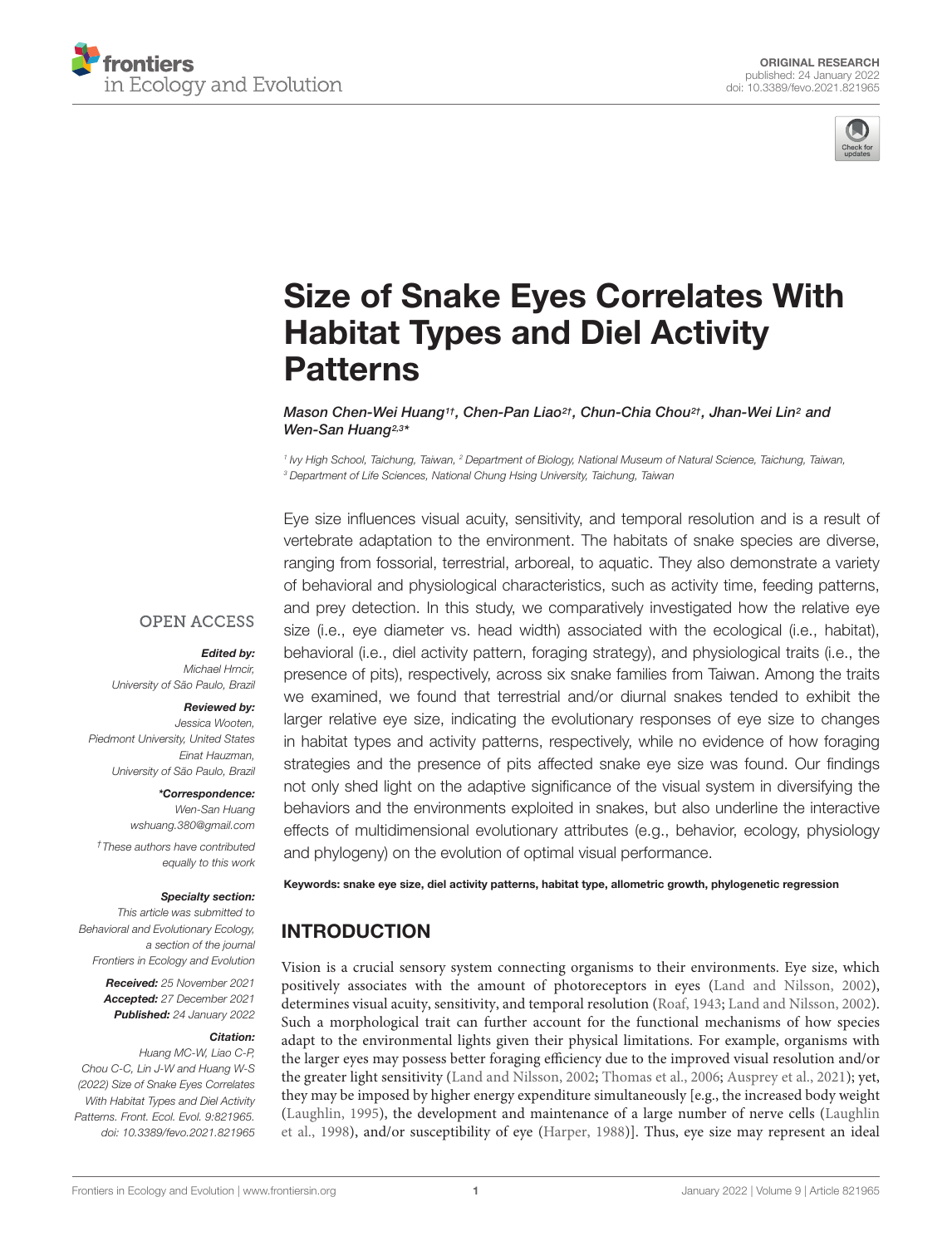indicator of the visual requirements underlying the evolutionary tradeoffs between visual functions and energy expenditure.

In many vertebrates, the absolute eye size often varies allometrically with body size-associated traits [e.g., body length [\(Burton,](#page-7-1) [2008\)](#page-7-1), body weight [\(Howland et al.,](#page-8-6) [2004\)](#page-8-6), head size [\(Kirk,](#page-8-7) [2006\)](#page-8-7)], while the relative eye size tightly corresponds to ecological and behavioral attributes of species, such as habitat types [\(Liu et al.,](#page-8-8) [2012;](#page-8-8) [Thomas et al.,](#page-8-9) [2020\)](#page-8-9), diel activity patterns [\(Liu et al.,](#page-8-8) [2012;](#page-8-8) [Schmitz and Higham,](#page-8-10) [2018\)](#page-8-10), and foraging strategies [\(Thomas et al.,](#page-8-2) [2006;](#page-8-2) [Lisney and Collin,](#page-8-11) [2007\)](#page-8-11). Currently, the evolution of eye size has been studied thoroughly in many taxa [e.g., fishes [\(Caves et al.,](#page-7-2) [2017;](#page-7-2) [Vinterstare et al.,](#page-8-12) [2020\)](#page-8-12), frogs [\(Shrimpton et al.,](#page-8-13) [2021\)](#page-8-13), geckos [\(Werner and Seifan,](#page-8-14) [2006\)](#page-8-14), birds [\(Thomas et al.,](#page-8-2) [2006;](#page-8-2) [Burton,](#page-7-1) [2008\)](#page-7-1) and mammals [\(Kirk,](#page-8-7) [2006;](#page-8-7) [Heard-Booth and Kirk,](#page-8-15) [2012;](#page-8-15) [Nummela et al.,](#page-8-16) [2013\)](#page-8-16)]. However, it is relatively underexplored how the eye size across different snake species is shaped by the environment, facilitating their demands for behavioral activities and foraging strategies [\(Katti et al.,](#page-8-17) [2019\)](#page-8-17). For example, it is unclear whether the size of eyes is different in the snakes adopting active and sedentary foraging strategies. Also, do snakes modify the investment in eye size, given the high physiological costs incurred, if they are able to sense environmental cues using the additional sensory system (e.g., pit for infrared perception)?

Snakes have shown the remarkable ability to adapt to diverse environments [\(Greene,](#page-8-18) [1997\)](#page-8-18). They heavily rely on visual cues when evaluating the environment [\(Danaisawadi et al.,](#page-7-3) [2016;](#page-7-3) [Schraft and Clark,](#page-8-19) [2019\)](#page-8-19) and have been suggested to possess dichromatic vision [\(Bittencourt et al.,](#page-7-4) [2019\)](#page-7-4). Many of them possess rod and cone opsins [\(Simões et al.,](#page-8-20) [2015,](#page-8-20) [2016\)](#page-8-21) and thus are able to perceive different light intensities and colors [\(Bittencourt et al.,](#page-7-4) [2019\)](#page-7-4). In Colubridae, nocturnal species had larger eyes than diurnal species and species that inhabit arboreal habitats tend to have larger eyes compared with terrestrial or semiaquatic species [\(Liu et al.,](#page-8-8) [2012\)](#page-8-8). This suggested that the intensity and the propagation of lights provided by different environments can drive the evolution of snake eyes. In the watersnakes that heavily live on frogs, it has been found that the eye size was positively associated with the proportion of frogs in the diet, suggesting that larger eyes benefited the foraging ability of the snakes [\(Camp et al.,](#page-7-5) [2020\)](#page-7-5). Given the importance of vision in the foraging behavior of snakes, understanding the evolution of snake eyes can thus provide us deeper insights into the diversification of eye morphology and its role in regulating predator-prey interactions across different environmental gradients.

In this study, we examined how the habitat types, behavioral patterns (i.e., foraging strategies, diel activity patterns), and physiological conditions (i.e., the presence of pits) associate with the eye size across multiple snake families, respectively. Based on the potential visual requirements in the given environmental conditions and/or behavioral strategies, we predicted that (1) terrestrial and arboreal snakes should have larger eyes than aquatic snakes; (2) snakes that actively hunt prey have larger eyes than those that ambush; (3) diurnal snakes have larger eyes than nocturnal snakes; and (4) snakes with pits tend to have smaller eyes.

#### MATERIALS AND METHODS

We examined the specimens of 33 snake species deposited in the National Museum of Natural Sciences (NMNS) in Taiwan. All of the species inhabit mainland Taiwan and the surrounding islands. The systematic classification included the earliest differentiation of the blind snake family (one species; Typhlopidae) and the Xenodermidae (one species), the Viperidae (five species), the Homalopsidae (two species), the Pseudaspididae (one species), the Elapidae (six species), and the latest differentiation of the Colubridae (17 species). The sample size of each species ranged from 3 to 207 individuals, for a total of 1,176 individuals.

We identified the habitat type, the diel activity pattern, the foraging strategy, and the presence of pits of each snake species based on [Tu](#page-8-22) [\(2004\)](#page-8-22) (**[Table 1](#page-2-0)**). We measured the diameter of the left eye and head width of the specimens using a vernier scale (accurate to 0.1 mm; electronic vernier calipers; code number 500-138; model: CD-8" BS, [Mitutoyo (Mitutoyo) Corporation, Japan]. We defined the eye diameter as the maximal diameter of the visible spectacle as the horizontal width of the inner edge of the eye contact from the nearest scale of the eye, and the head width as the widest maximal distance between the cheeks when looking down on the head (**[Supplementary Figure 1](#page-7-6)**). Since the eyes of blind snakes are vestigial [\(Greene,](#page-8-18) [1997\)](#page-8-18), we excluded the measurement of blind snakes from the subsequent analyses.

We estimated the effect of the specific ecological/behavioral/physiological factors on the relative eye size (i.e., regressed by the head size) among the six snake families using Bayesian general linear mixed-effect models. The models allowed us to take accounts of the phylogeny and repeated measurements simultaneously. The model was derived as below:

$$
\ln(Y_{ij}) = \alpha + (\gamma_p + I_{1i} + I_{2i}) + (\beta + L_{1i} + L_{2i}) \ln(X_{ij})
$$
  
+  $c_p \ln(X_{ij}) + \varepsilon_{ij}$ 

with the following priors:

α,  $\beta$ ,  $\gamma$ ,  $c \sim T$  (DF = 3), σ<sub>I</sub>, σ<sub>L</sub>  $\sim T_+$  (DF = 3), Cor(I), Cor(L)  $\sim$  LkjCholesky (1),

$$
\sigma_{\varepsilon} \sim \text{ Scaled } T_{+} \text{ (DF = 3, scale = 2.5),}
$$

where  $Y$  and  $X$  denote eye diameter and head width;  $i$  and  $j$ denote species and different samples within species, respectively, α and β denoted the overall intercept and slope, respectively,  $\varepsilon_{ii}$  denoted the random errors; I and L denoted the random intercept and slope of *i*th species. The fixed effect,  $\gamma_p$ , including (1) snake family (i.e., Colubridae, Elapidae, Homalopsidae and Viperidae), (2) habitat types (i.e., seawater, freshwater, terrestrial and arboreal), (3) diel activity patterns (i.e., diurnal, cathemeral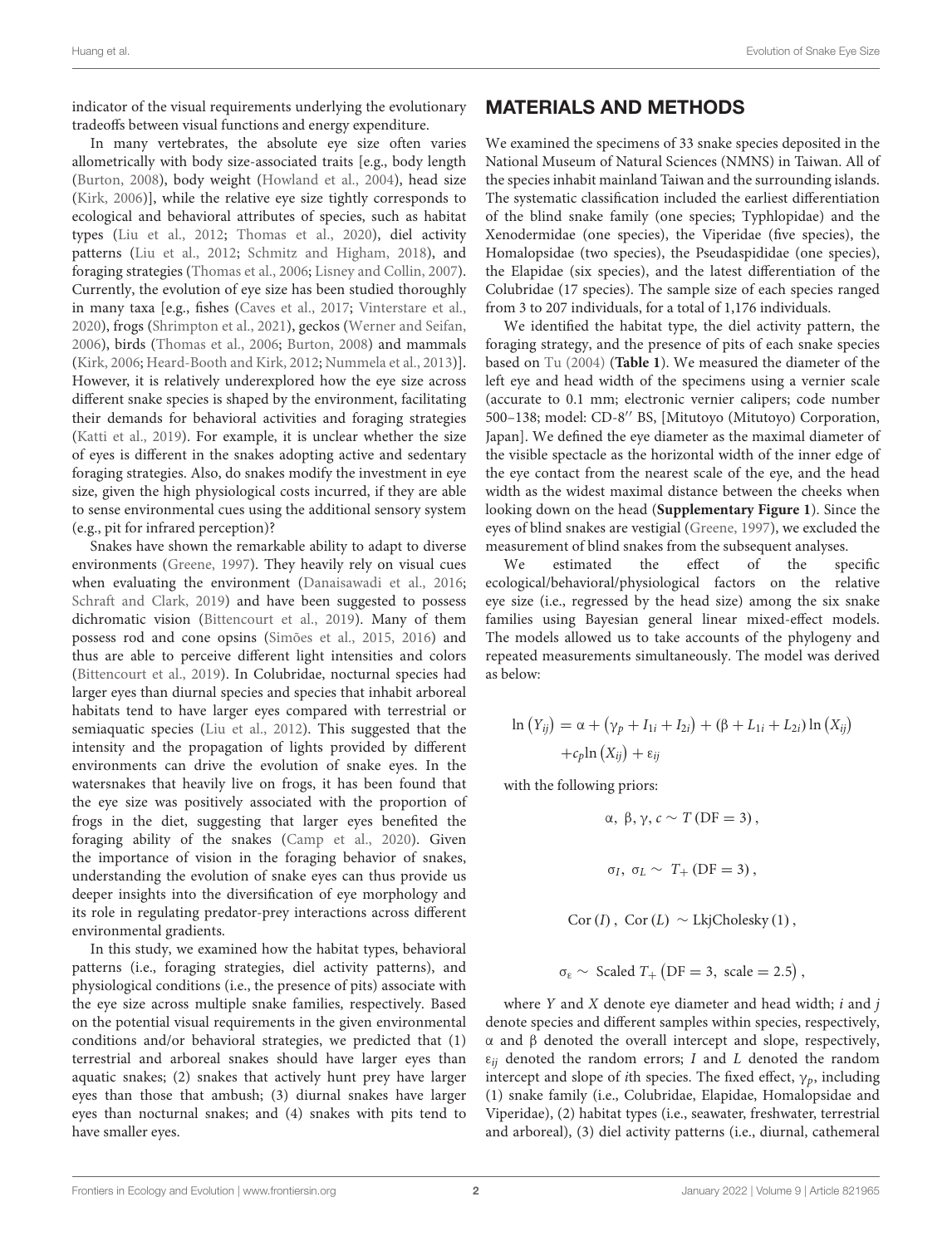| <b>TABLE 1</b> Summary of the behavioral characteristics, head width and eye |
|------------------------------------------------------------------------------|
| diameter of the 33 snake species from Taiwan used in this study.             |

| <b>Species</b>                     | Hab. Act. For. |   |    | <b>FP</b>     | N  | HW<br>mean $\pm$ SD<br>(mm) | ED<br>mean $\pm$ SD<br>(mm) |  |
|------------------------------------|----------------|---|----|---------------|----|-----------------------------|-----------------------------|--|
| Colubridae                         |                |   |    |               |    |                             |                             |  |
| Ptyas dhumnades                    | Τ              | D | Aс | W/o           | 13 | $11.44 \pm 3.566$           | $6.53 \pm 1.357$            |  |
| Ptyas major                        | Α              | D | Ac | W/o           | 9  | $12.26 \pm 2.691$           | $3.34 \pm 0.609$            |  |
| Ptyas mucosa                       | T              | D | Ac | W/o           | 5  | $18.86 \pm 3.591$           | $6.18 \pm 0.783$            |  |
| Ptyas korros                       | Τ              | C | Ac | W/o           | 57 | $17.76 \pm 3.171$           | $7.13 \pm 0.867$            |  |
| Elaphe carinata                    | T              | C | Ac | $W$ / $\circ$ | 83 | $15.05 \pm 5.063$           | $4.09 \pm 1.405$            |  |
| Elaphe taeniura                    | Τ              | C | Aс | W/o           | 6  | $24.04 \pm 8.545$           | $6.33 \pm 0.991$            |  |
| Oreocryptophis<br>porphyraceus     | T              | N | Aс | W/o           | 4  | $11.79 \pm 2.997$           | $3.18 \pm 0.408$            |  |
| Boiga kraepelini                   | Α              | C | Aс | W/o           | 6  | $13.68 \pm 3.394$           | $4.29 \pm 0.626$            |  |
| Lycodon ruhstrati                  | T              | N | Ac | W/o           | 7  | $9.35 \pm 3.139$            | $2.34 \pm 0.548$            |  |
| Lycodon<br>rufozonatus             | Τ              | Ν | Aс | W/o           | 22 | $13.51 \pm 3.581$           | $3.17 \pm 0.460$            |  |
| Oligodon ornatus                   | T              | D | Aс | W/o           | 4  | $7.70 \pm 2.123$            | $2.46 \pm 0.661$            |  |
| Oligodon<br>formosanus             | T              | C | Ac | W/o           | 9  | $11.11 \pm 1.993$           | $2.89 \pm 0.203$            |  |
| Trimerodytes<br>annularis          | F              | Ν | Aс | $W$ / $\circ$ | 80 | $18.56 \pm 6.552$           | $3.26 \pm 0.929$            |  |
| Rhabdophis tigrinus                | Τ              | D | Ac | W/o           | 3  | $12.42 \pm 2.567$           | $4.03 \pm 1.455$            |  |
| Fowlea piscator                    | T              | D | Ac | W/o           | 79 | $14.49 \pm 4.242$           | $3.64 \pm 0.677$            |  |
| Amphiesma<br>stolatum              | Τ              | D | Ac | W/o           | 3  | $5.72 \pm 1.065$            | $2.80 \pm 1.047$            |  |
| Pseudagkistrodon<br>rudis          | Τ              | С | Ac | W/o           | 3  | $16.39 \pm 8.702$           | $4.25 \pm 1.553$            |  |
| Elapidae                           |                |   |    |               |    |                             |                             |  |
| <b>Hydrophis</b><br>melanocephalus | S              | D | Ac | W/o           | 28 | $12.90 \pm 3.171$           | $2.02 \pm 0.395$            |  |
| Emydocephalus<br>ijimae            | S              | D | Aс | W/o           | 7  | $14.65 \pm 1.852$           | $2.70 \pm 0.428$            |  |
| Laticauda<br>semifasciata          | S              | C | Aс | W/o           | 53 | $21.04 \pm 6.687$           | $3.15 \pm 0.772$            |  |
| Laticauda colubrina                | S              | С | Ac | W/o 144       |    | $19.35 \pm 4.000$           | $3.30 \pm 0.524$            |  |
| <b>Bungarus</b><br>multicinctus    | T              | Ν | Aс | W/o 207       |    | $15.55 \pm 2.536$           | $2.29 \pm 0.335$            |  |
| Naja atra                          | T              | D | Aс | $W$ / $\circ$ | 98 | $24.43 \pm 4.609$           | $4.30 \pm 0.530$            |  |
| Pseudaspididae                     |                |   |    |               |    |                             |                             |  |
| Psammodynastes<br>pulverulentus    | T              | С | Aс | W/o           | 13 | $9.00 \pm 1.986$            | $3.23 \pm 0.426$            |  |
| Homalopsidae                       | Τ              |   |    |               |    |                             |                             |  |
| Myrrophis chinensis                | F              | Ν |    | Ac W/o        | 65 | $13.37 \pm 5.466$           | $1.89 \pm 0.473$            |  |
| <b>Hypsiscopus</b><br>plumbea      | F              | С | Ac | $W$ / $\circ$ | 3  | $9.59 \pm 4.812$            | $1.93 \pm 0.558$            |  |
| Viperidae                          |                |   |    |               |    |                             |                             |  |
| Protobothrops<br>mucrosquamatus    | T              | N | Am | W/            | 19 | $16.34 \pm 1.433$           | $3.07 \pm 0.354$            |  |
| <b>Trimeresurus</b><br>stejnegeri  | Τ              | Ν | Am | W/            | 37 | $16.67 \pm 3.399$           | $3.38 \pm 0.399$            |  |
| Deinagkistrodon<br>acutus          | Τ              | Ν | Am | W/            | 36 | $28.46 \pm 3.399$           | $3.99 \pm 0.619$            |  |
| Daboia siamensis                   | T              | С |    | Am W/o        | 36 | $22.38 \pm 4.359$           | $3.82 \pm 0.493$            |  |
| Pareas formosensis                 | Τ              | N |    | Ac W/o        | 9  | $7.36 \pm 0.834$            | $3.04 \pm 0.471$            |  |
| Xenodermidae                       |                |   |    |               |    |                             |                             |  |
| Achalinus<br>formosanus            | T              | Ν |    | Ac W/o        | 9  | $6.32 \pm 1.867$            | $1.25 \pm 0.189$            |  |

(Continued)

<span id="page-2-0"></span>TABLE 1 | (Continued)

| <b>Species</b>           | Hab. Act. For. FP N |  |  | <b>HW</b><br>mean $\pm$ SD<br>(mm) | ED<br>mean $\pm$ SD<br>(mm) |
|--------------------------|---------------------|--|--|------------------------------------|-----------------------------|
| Typhlopidae              |                     |  |  |                                    |                             |
| Indotyphlops<br>braminus |                     |  |  | N Ac W/o 19 $4.24 + 0.654$         | $0 + 0$                     |

Hab, Habitat; T, terrestrial; A, arboreal; S, seawater; F, freshwater. Act, daily activity pattern: D, diurnal; C, cathemeral; N, nocturnal. For, foraging type: Ac, active; Am, ambush; FP, facial pit; HW, head width; ED, eye diameter.

The species are listed in the same order as in [Figure 1](#page-4-0). The information of habitat types, diel activity patterns, and foraging strategies were based on [Tu](#page-8-22) [\(2004\)](#page-8-22).

and nocturnal), (4) foraging strategies (i.e., active and ambush), or (5) the presence of pits (present and absent), were examined, respectively, in the models. We also included the interaction term between the fixed factor examined and the head width,  $c_p \ln(X_{ii})$ , where  $c_p$  denoted the interaction effect.

Including the two parameters,  $I_1$  and  $I_1$ , allowed us to take account of the intraspecific variation caused by repeatedly measuring multiple snake individuals within the same species. The other two parameters,  $I_2$  and  $I_2$ , allowed us to adjust the proportionality coefficients and allometric growth indices of each species, eliminating the problem of false duplication of relatives. The covariance matrix adopted in this study was based on the most approximate affinity tree published in [Figueroa et al.](#page-7-7) [\(2016\)](#page-7-7) (see **[Supplementary Figure 2](#page-7-6)**; [Hadfield and Nakagawa,](#page-8-23) [2010\)](#page-8-23). Given that four species from our study were not included in [Figueroa et al.](#page-7-7) [\(2016\)](#page-7-7), we substituted them by the most phylogenetically closest species (**[Supplementary Figure 2](#page-7-6)**). We yielded the final results using the averaged models, where we were able to integrate the information of the posterior probabilities produced by the models including and excluding the interactive effects [i.e.,  $c_p \ln(X_{ii})$ ].

To better illustrate the effect of each of the fixed factors on the eye size of snakes, we introduced the term, expected eye diameter, to allow us to directly compare the eye size. The magnitude of expected eye diameter was extracted, based on the linear regression of the allometry of eye size vs. head width, at the point where the head width equaled 14.84 mm (i.e., the mean head width among all the snake species). We excluded the blind snake, Indotyphlops braminus, from all of the analyses (except for morphological description) because the eye size was very close to zero. We also excluded the other two species, Achalinus formosanus and Psammodynastes pulverulentus, from the analysis of the history of eye size evolution due to the small species number within the respective family.

The models were estimated using the Bayesian Markov chain Monte Carlo method with the R-based brms suite [\(Bürkner,](#page-7-8) [2018\)](#page-7-8). Each linear model was tuned with 10,000 warm-up Markov chains. Thereafter, we ran 10,000 Markov chains and used the results as the posterior probability distribution of each parameter. To conduct the significance tests, we compared the posterior distribution of each parameter among the categorical levels of the targeted fixed factor, and calculated the median (hereafter, M), 95% highest density interval (HDI),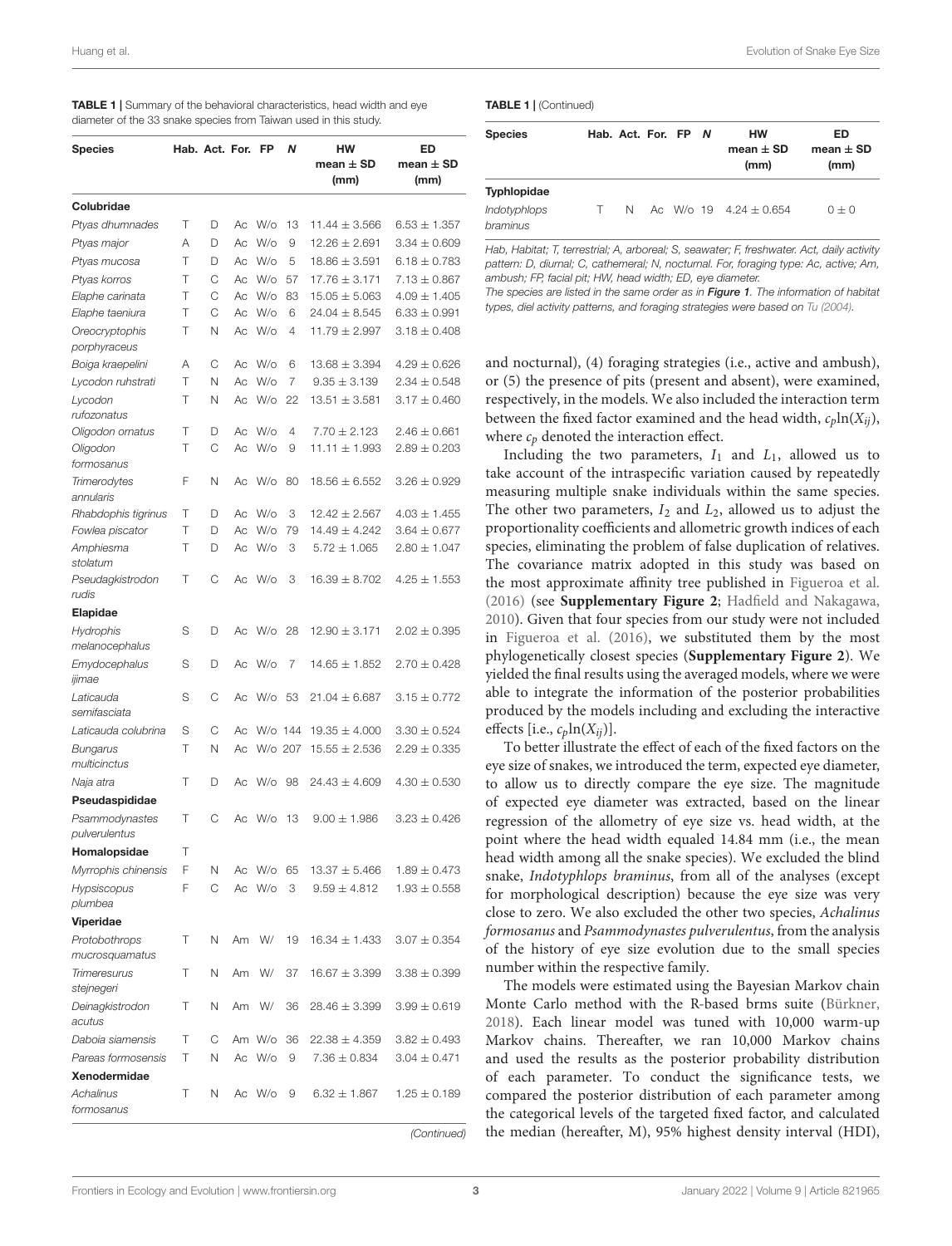and two-tailed  $P_{MCMC}$ . The significant statistical difference between the two categories was recognized if the corresponding  $P_{MCMC}$  < 0.05, and vice versa.

#### RESULTS

#### Phylogeny

There was a significant negative allometric growth of eye diameter vs. head width in snakes (**[Figures 1A,D](#page-4-0)**), since the overall median  $(M = 0.469)$  and 95% HDI [i.e.,  $(0.361,$ 0.562)] were significantly smaller than 1 ( $P_{MCMC}$  < 0.001). The allometric growth (i.e., the slope) was the maximum in the Colubridae and the weakest in the Elapidae (**[Table 2A](#page-5-0)**). Multiple comparisons indicated that the scaling coefficients were significantly higher in the Colubridae than in the Elapidae, but no significant differences existed between the other families (**[Table 2A](#page-5-0)**). In the comparison of scaling coefficients, both Viperidae and Colubridae were significantly higher than the family Homalopsidae (**[Table 2B](#page-5-0)** and **[Figure 1B](#page-4-0)**). In comparing the expected eye diameters, significant differences were observed among the four groups (**[Table 2C](#page-5-0)** and **[Figures 1C,D](#page-4-0)**). The Colubridae have the largest eyes relative to head width, followed by the Viperidae, followed by the Elapidae, and the family Homalopsidae was the smallest (**[Table 2C](#page-5-0)**). Taken together, the higher allometric growth index and proportionality coefficient of the later-emerging Colubridae resulted in a significantly larger increase in eye diameter with head width than the other three taxa, and a significantly larger expected eye diameter than the other three taxa (**[Figure 1D](#page-4-0)**).

### Habitat Types

In terms of the correlation between eye diameter and head width and habitat type, the median of the allometric growth index was very similar and not statistically significant for the four habitat types ( $P_{MCMC} > 0.997$ ; **[Figure 2A](#page-5-1)**). In terms of the proportional coefficients, the magnitude of the terrestrial type was significantly higher compared with the freshwater type ( $P_{MCMC} = 0.013$ ; **[Figure 2B](#page-5-1)**) and marginally higher compared with the seawater type, respectively  $(P_{MCMC} = 0.055;$  [Figure 2B](#page-5-1)). There was no significant difference in the proportional coefficients when comparing marine and freshwater types ( $P_{MCMC}$  = 0.518; **[Figure 2B](#page-5-1)**) or the arboreal type with the other three types  $(P_{MCMC} = 0.624;$  **[Figure 2B](#page-5-1)**). Similarly, in terms of the expected eye diameter, the magnitude of the terrestrial type was significantly higher compared with the freshwater type  $(P_{MCMC} = 0.013;$  **[Figure 2C](#page-5-1)**) and marginally higher compared with the seawater type, respectively ( $P_{MCMC}$  = 0.055; **[Figure 2C](#page-5-1)**). There was no significant difference in the expected eye diameter when comparing marine and freshwater types ( $P_{MCMC}$  = 0.518; **[Figure 2C](#page-5-1)**) or the arboreal type with the other three types  $(P_{MCMC} = 0.624;$  **[Figure 2C](#page-5-1)**). In summary, the relative eye diameter of aquatic snakes was significantly smaller than that of terrestrial snakes, and this phenomenon was mainly due to the difference in the ratio coefficients rather than the allometric growth index (**[Figure 2D](#page-5-1)**).

#### Diel Activity Pattern

With regard to the correlation between eye diameter and head width and diel activity pattern, the median allometric growth index was higher for the diurnal type, but there was no statistically significant difference among the three types (**[Figure 3A](#page-5-2)**). In terms of the proportionality coefficient, the coefficient for the diurnal type was the highest and significantly higher than that for the nocturnal type  $(P_{MCMC} = 0.043;$  [Figure 3B](#page-5-2)), while the cathemeral type was at the intermediate level and did not differ significantly from the other two types (**[Figure 3B](#page-5-2)**). In comparing the expected eye diameter, the median coefficient was the lowest for the nocturnal type ( $P_{MCMC}$  = 0.038; **[Figure 3C](#page-5-2)**) and intermediate for the diurnal type ( $P_{MCMC}$  = 0.038; **[Figure 3C](#page-5-2)**), which was not significantly different from the other two types (**[Figure 3C](#page-5-2)**). In summary, the relative eye diameters of nocturnal snakes were significantly smaller than those of diurnal snakes, and this was mainly due to the difference in the scaling coefficients (**[Figure 3D](#page-5-2)**).

# Foraging Strategy and the Presence of Pits

We found no significant difference in the regression coefficients of the eye diameter when comparing the two foraging types (allometric growth index,  $P_{MCMC} = 0.391$ ; proportionality coefficient,  $P_{MCMC}$  = 0.469; expected eye diameter,  $P_{MCMC} = 0.581$ ; **[Figure 4](#page-6-0)**). Also, we found no significant difference in the regression coefficients of the eye diameter when comparing the snakes with and without pit (allometric growth index,  $P_{MCMC}$  = 0.350; proportionality coefficient,  $P_{MCMC}$  = 0.496; expected eye diameter,  $P_{MCMC}$  = 0.610; **[Figure 5](#page-6-1)**).

### **DISCUSSION**

In this study, we demonstrated the important role of environmental pressures in driving the evolution of the eye size in snakes. Among the four families we examined, Colubridae exhibited the most apparent trend of evolutionary allometry of eyes. In addition, we showed that terrestrial and/or diurnal snakes have larger eyes, based on our comparative analyses, whereas foraging strategies and the presence of pits did not correlate with the relative eye size of the snakes we examined.

#### Phylogeny

Colubridae, the latest differentiated family examined in this study, have the larger relative eye size. This suggests that they may have developed better vision and/or relied more on the visual cues in engaging in the daily activities compared with the rest of more ancestral snake families. Such implications comply with the conventional thought regarding the evolutionary direction of snake vision. Snakes have improved the visual ability along with the evolutionary history. There might be up to five visual opsins present in the ancestral vertebrate (i.e., RH1, RH2, SWS1, SWS2, and LWS; [Simões et al.,](#page-8-20) [2015\)](#page-8-20). While the snakes that belong to the basal lineage, scolecophidians, only express RH1 genes likely as an adaptation of fossorial habits, most of the stem snakes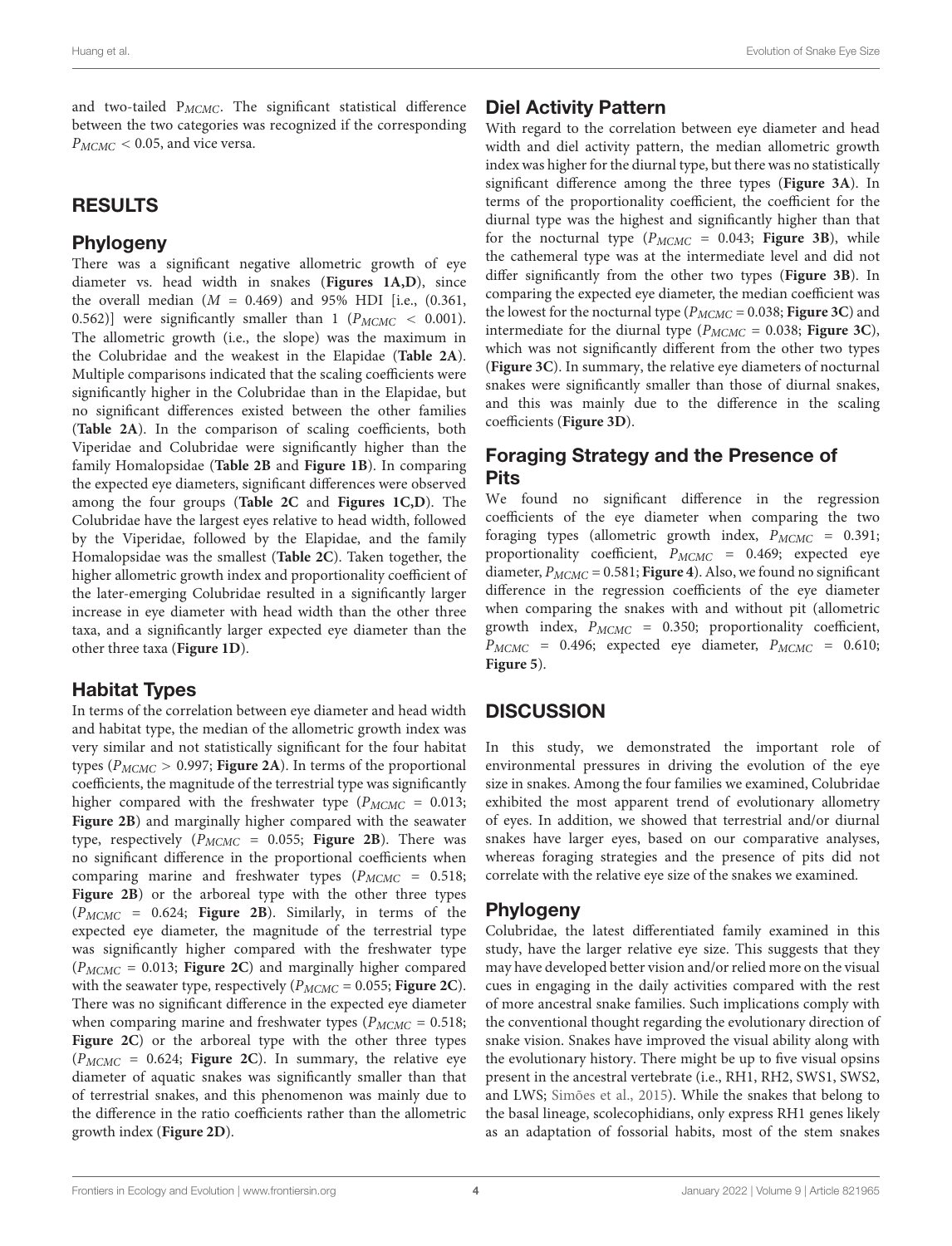

<span id="page-4-0"></span>express the additional two opsin genes that enable dichromatic color vision (i.e., SWS1 and LWS) [\(Tu,](#page-8-22) [2004;](#page-8-22) [Davies et al.,](#page-7-9) [2009;](#page-7-9) [Simões et al.,](#page-8-20) [2015;](#page-8-20) [Katti et al.,](#page-8-17) [2019\)](#page-8-17). The better visual ability, as the result of the development of larger eyes [\(Corral-López et al.,](#page-7-10) [2017\)](#page-7-10), could have further advanced the performance of how they explore and utilize resources in the environment. Snakes have generally been considered to evolve from slow, passive cavitydwelling predators to agile, aggressive predators [\(Underwood,](#page-8-24) [1967\)](#page-8-24). The larger eye size associated with the extremely high

proportion of the active hunting strategy, at least among the Colubridae species examined here, may thus provides a hint on how the visual system could have facilitated the evolution of foraging strategies in this organism.

#### Habitat Type

Terrestrial snakes have a larger relative eye size than that inhabit the freshwater environments, while there was no difference in the relative eye size among the comparisons across other habitat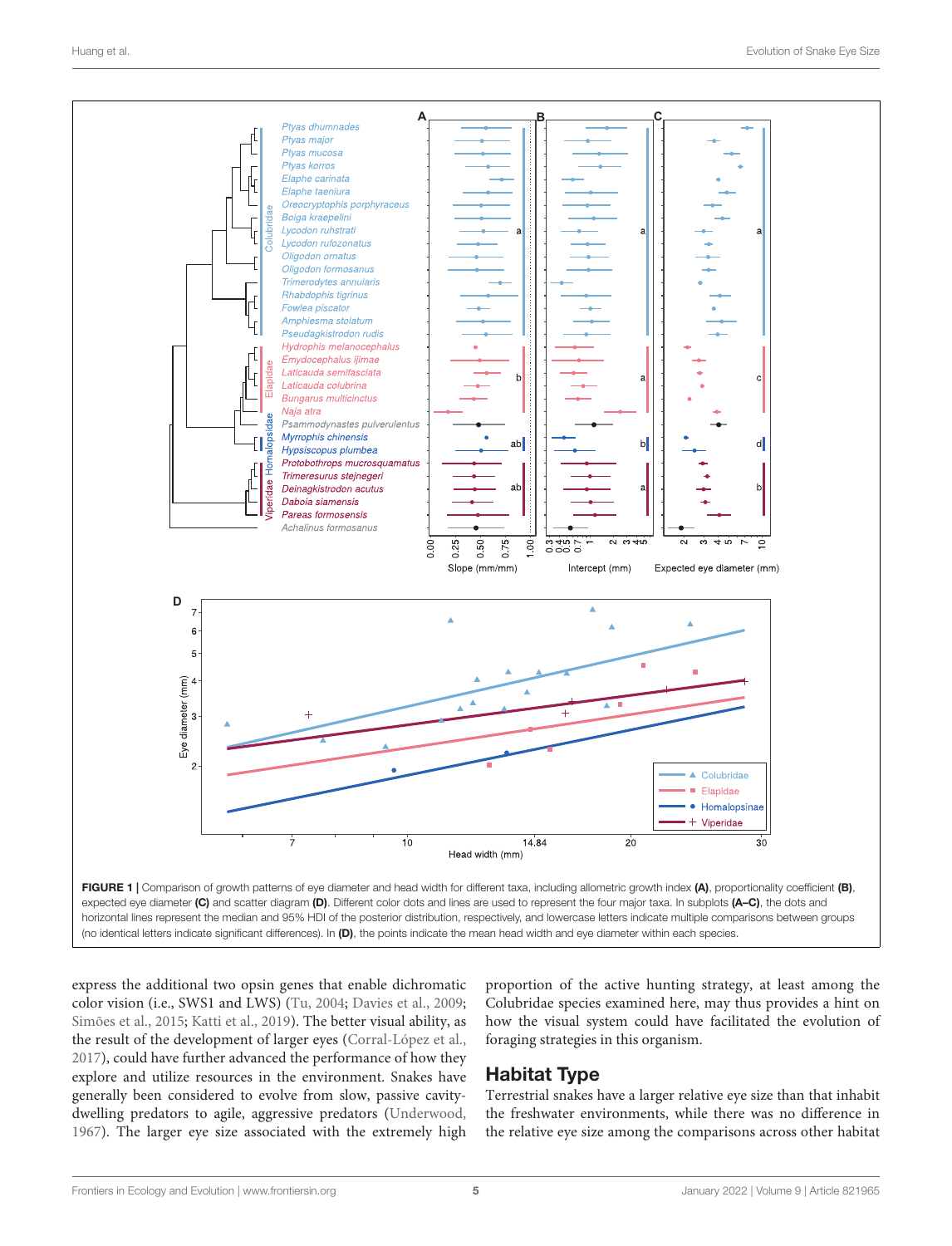|     | Family       | <b>Estimate</b>        | P <sub>MCMC</sub> of multiple comparisons |          |              |           |  |  |
|-----|--------------|------------------------|-------------------------------------------|----------|--------------|-----------|--|--|
|     |              |                        | Colubridae                                | Elapidae | Homalopsidae | Viperidae |  |  |
| (A) | Colubridae   | $0.541$ (0.456, 0.627) |                                           |          |              |           |  |  |
|     | Elapidae     | 0.430(0.340, 0.512)    | 0.049                                     |          |              |           |  |  |
|     | Homalopsidae | 0.531 (0.372, 0.696)   | 0.916                                     | 0.237    | -            |           |  |  |
|     | Viperidae    | 0.438(0.305, 0.559)    | 0.110                                     | 0.896    | 0.343        |           |  |  |
| (B) | Colubridae   | 0.948(0.754, 1.169)    | -                                         |          |              |           |  |  |
|     | Elapidae     | 0.856(0.661, 1.071)    | 0.504                                     |          |              |           |  |  |
|     | Homalopsidae | 0.543 (0.349, 0.768)   | 0.009                                     | 0.031    |              |           |  |  |
|     | Viperidae    | 0.996 (0.682, 1.388)   | 0.783                                     | 0.415    | 0.012        |           |  |  |
| (C) | Colubridae   | 4.066 (3.892, 4.248)   | -                                         |          |              |           |  |  |
|     | Elapidae     | 2.719 (2.628, 2.812)   | < 0.001                                   |          |              |           |  |  |
|     | Homalopsidae | 2.263 (0.198, 2.553)   | < 0.001                                   | < 0.001  |              |           |  |  |
|     | Viperidae    | 3.240 (3.041, 3.460)   | < 0.001                                   | < 0.001  | < 0.001      |           |  |  |
|     |              |                        |                                           |          |              |           |  |  |

<span id="page-5-0"></span>TABLE 2 | Summary of posterior distributions and multiple comparisons of scaling coefficients (A), proportionality coefficients (B) and relative eye diameters (C) among four clades.

Posterior medians and 95% highest density intervals are listed.

types. Our findings are inconsistent with the previous study that concluded that arboreal snakes had larger eyes than the terrestrial and semiaquatic snakes [\(Liu et al.,](#page-8-8) [2012\)](#page-8-8). This inconsistence may have occurred because the phylogenetic effects were not included in the analyses of the previous study.

Notably, the difference in the eye size between terrestrial and freshwater snakes were not generated by the allometry of eye size



<span id="page-5-1"></span>FIGURE 2 | Comparison of growth patterns of eye diameter and head width for different taxa, including allometric growth index (A), proportionality coefficient (B), expected eye diameter (C) and scatter diagram (D). In subplots (A–C), the symbols, vertical thick lines and vertical thin lines indicate the median, 50 and 95% HDI of the posterior distribution, respectively, and lowercase letters indicate multiple comparisons between groups (not having the same letter indicates a significant difference), while N.S. indicates no statistical difference. In (D), the points indicate the mean head width and eye diameter within each species.



<span id="page-5-2"></span>FIGURE 3 | Comparison of growth patterns of eye diameter and head width at different activity times, including allometric growth index (A), proportionality coefficient (B), expected eye diameter (C) and scatter diagram (D). In subplots (A–C), the symbols, vertical thick lines and vertical thin lines indicate the median, 50 and 95% HDI of the posterior distribution, respectively, and lowercase letters indicate multiple comparisons between groups (not having the same letter indicates a significant difference), while N.S. indicates no statistical difference. In (D), the points indicate the mean head width and eye diameter within each species.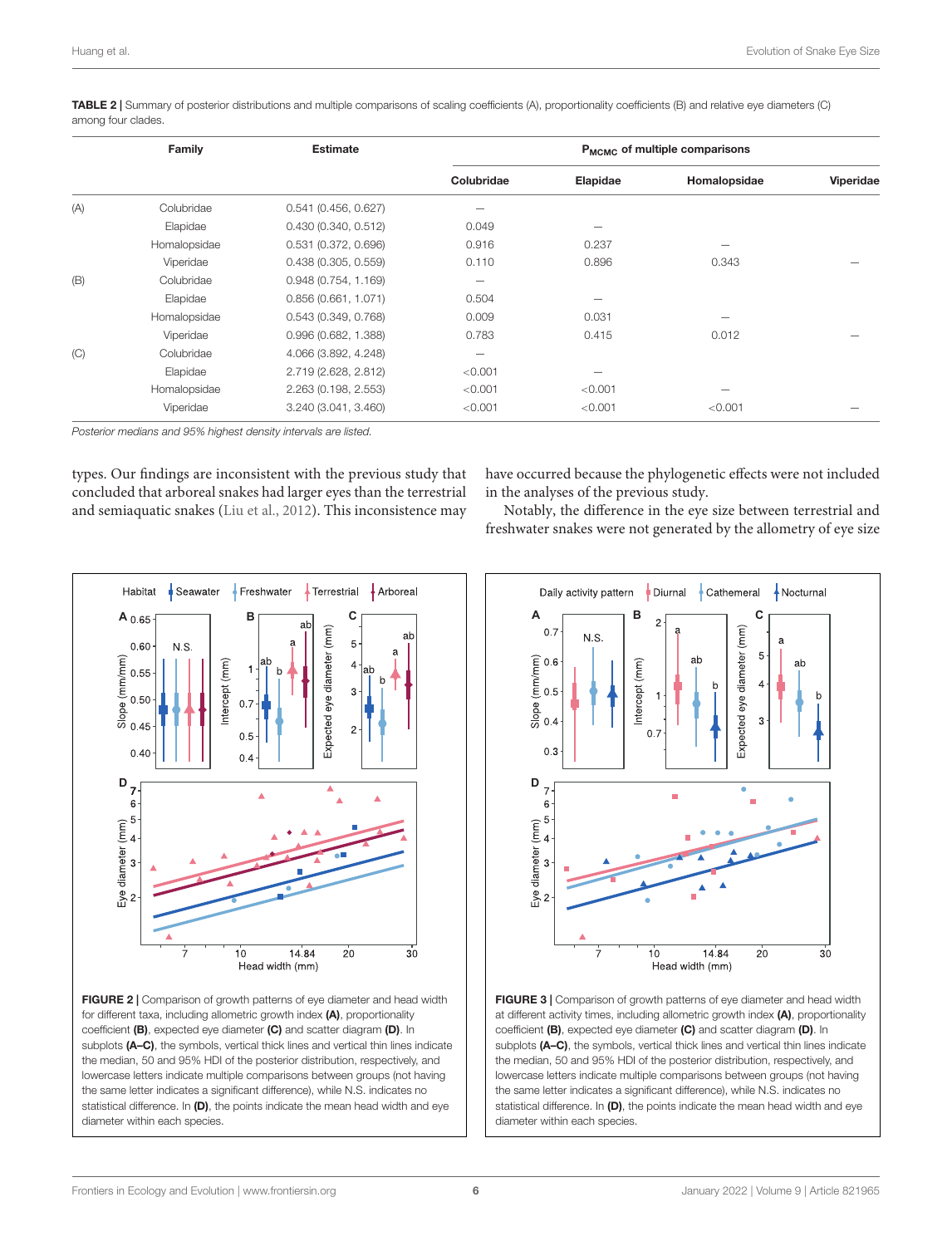

<span id="page-6-0"></span>vs. head width (i.e., the slope), but primarily by the absolute eye size (i.e., the intercept; **[Figure 2](#page-5-1)**). Given that it is the absolute eye size that directly determines the visual functions and optical limits [\(Heesy and Hall,](#page-8-25) [2010;](#page-8-25) [Veilleux and Kirk,](#page-8-26) [2014\)](#page-8-26), the results suggests that it would require the freshwater snakes to either expand the body size dramatically or suppress the development of other vital organs in skulls in order to employ vision in the same level as terrestrial species. Such evolutionary strategies may not be as beneficial for the freshwater snakes, considering the high energetic costs potentially incurred and that information may be delivered more efficiently by other sensory systems (e.g., olfactory) than the visual system in aquatic environments due to limited illuminance.

### Diel Activity Pattern

Our results showed that the eyes of nocturnal snakes appeared to be smaller than diurnal snakes, indicating that the diel activity pattern acts as the causal, behavioral mechanism, shaping the evolution of snake vision. Such a statement aligns with the conclusion derived by the two previous studies of Colubrid snakes [\(Liu et al.,](#page-8-8) [2012;](#page-8-8) [Hauzman et al.,](#page-8-27) [2018\)](#page-8-27) and one of them further showed that nocturnal snakes have reduced visual acuity and poorer spatial resolution power [\(Hauzman et al.,](#page-8-27) [2018\)](#page-8-27).



<span id="page-6-1"></span>Despite the difficulty in navigating the environment in the dimlight condition, some nocturnal, highly mobile animals (e.g., geckos; [Werner and Seifan,](#page-8-14) [2006\)](#page-8-14), waterfowls [\(Thomas et al.,](#page-8-2) [2006\)](#page-8-2), or primates [\(Kirk,](#page-8-7) [2006\)](#page-8-7) have shown to overcome the obstacles with the large eyes evolved. Distinctively, in our case, we showed how the less mobile animals (e.g., snakes) could have adopted the other evolutionary trajectory by adapting to the nocturnal activity pattern with other sensory systems complemented [\(Chen and Wiens,](#page-7-11) [2020\)](#page-7-11). The majority of Viperidae are classified as nocturnal species in this study; this family has demonstrated the remarkable ability of exploiting the vomeronasal and the infrared sensing systems for discriminating prey species [\(Yang and Mori,](#page-8-28) [2021\)](#page-8-28) and thermoregulatory [\(Krochmal et al.,](#page-8-29) [2004\)](#page-8-29). Our findings, regarding the eye size reduction in nocturnal snakes, thus yield a new hypothesis in terms of the evolutionary origin of multiple sensory modalities associated with the diel activity in snakes. Meanwhile, such a bipolar adaptive response of eye size across a broader taxonomic scale to the nocturnal environments also stresses the complexity of optimal sensory performance as the product of multidimensional evolutionary attributes (e.g., behavior, ecology, physiology, and phylogeny).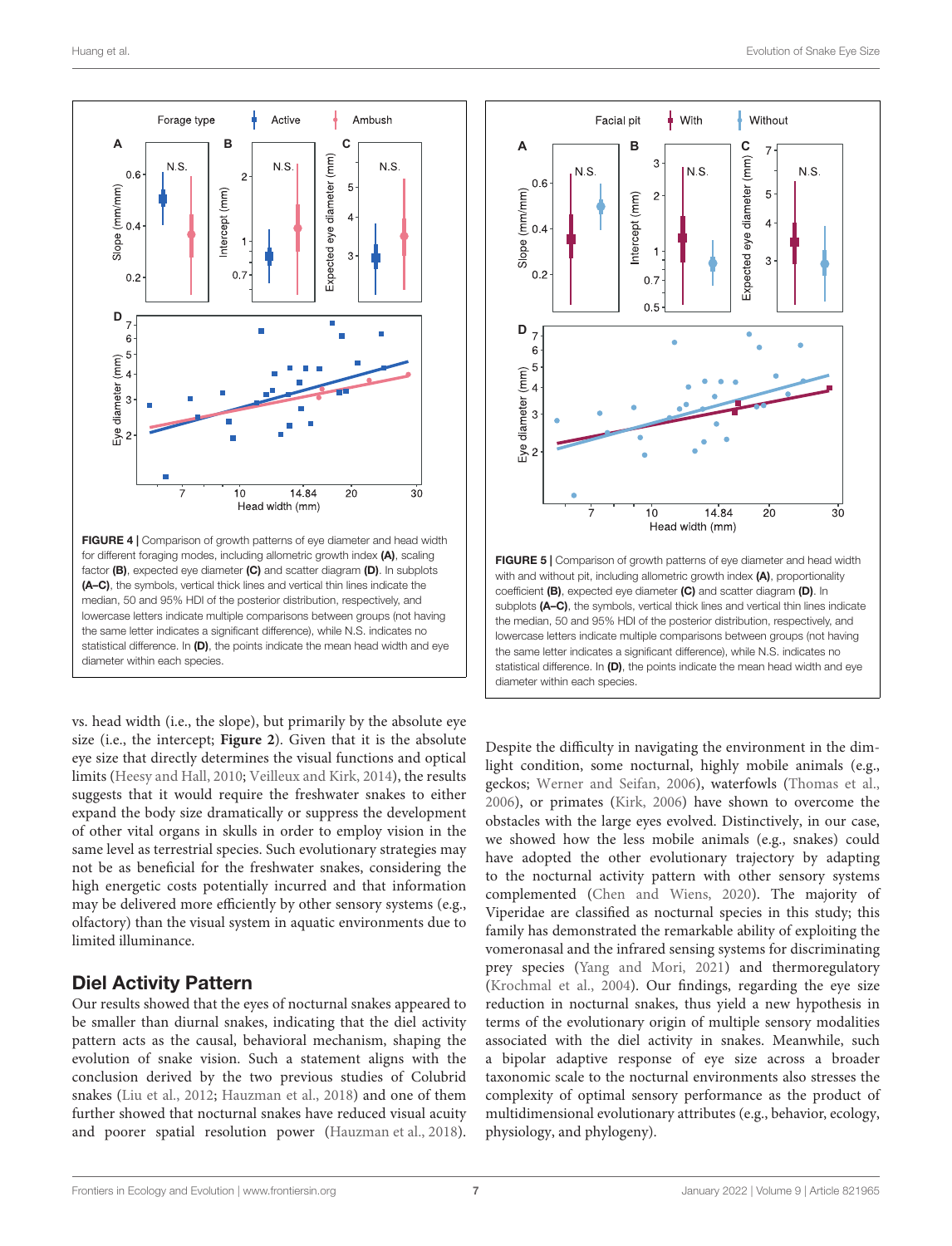# Foraging Strategy and the Presence of Pits

Both foraging strategies and the presence of pits showed no effect on the eye size based on the analyses, suggesting that snakes may have similar visual demands when exploiting either active hunting or ambush strategy. It also implies that the information perceived through the visual system is as important as that through the infrared system and, therefore, the presence of pits does not necessary relax the selection intensity in the evolution of snake eyes. Despite that we did not detect the significant effect of the two respective traits on the eye size, the results indeed generate some research directions worthwhile to examine subsequently. For example, considering the strong association between foraging strategies and the spatial structure of feeding habitats [\(Gilmour et al.,](#page-7-12) [2018\)](#page-7-12), as well as the evolutionary directions of the foraging strategy and optical ability cohered in snakes [\(Underwood,](#page-8-24) [1967;](#page-8-24) [Tu,](#page-8-22) [2004;](#page-8-22) [Simões et al.,](#page-8-20) [2015;](#page-8-20) [Katti et al.,](#page-8-17) [2019\)](#page-8-17), one may test whether the arboreal snakes tend to possess smaller eyes and adopt the ambush strategy disproportionally. By exploring how the behavioral, physiological, and ecological traits contribute to the evolution of eye size interactively, we are able to foster our ability to account for the evolution of innovative sensory systems and their role in promoting species adaptation across a broader geographical landscape.

#### DATA AVAILABILITY STATEMENT

The original contributions presented in the study are included in the article/**[Supplementary Material](#page-7-6)**, further inquiries can be directed to the corresponding author/s.

# ETHICS STATEMENT

The animal study was reviewed and approved by NMNSH002.

### **REFERENCES**

- <span id="page-7-0"></span>Ausprey, I. J., Newell, F. L., and Robinson, S. K. (2021). Adaptations to light predict the foraging niche and disassembly of avian communities in tropical countrysides. Ecology 102:e03213. [doi: 10.1002/ecy.3213](https://doi.org/10.1002/ecy.3213)
- <span id="page-7-4"></span>Bittencourt, G. B., Hauzman, E., Bonci, D. M. O., and Ventura, D. F. (2019). Photoreceptors morphology and genetics of the visual pigments of Bothrops jararaca and Crotalus durissus terrificus (Serpentes, Viperidae). Vision Res. 158, 72–77. [doi: 10.1016/j.visres.2019.02.006](https://doi.org/10.1016/j.visres.2019.02.006)
- <span id="page-7-8"></span>Bürkner, P.-C. (2018). Advanced Bayesian multilevel modeling with the R package brms. R J. 10, 395–411. [doi: 10.32614/RJ-2018-017](https://doi.org/10.32614/RJ-2018-017)
- <span id="page-7-1"></span>Burton, R. F. (2008). The scaling of eye size in adult birds: relationship to brain, head and body sizes. Vision Res. 48, 2345–2351. [doi: 10.1016/j.visres.2008.08.](https://doi.org/10.1016/j.visres.2008.08.001) [001](https://doi.org/10.1016/j.visres.2008.08.001)
- <span id="page-7-5"></span>Camp, C. D., Wooten, J. A., Pepper, M. K., Austin, R. M. Jr., and Whitfield Gibbons, J. (2020). Eye size in North American watersnakes (genus Nerodia) correlates with variation in feeding ecology. Biol. J. Linnean. Soc. 131, 774–784. [doi: 10.1093/biolinnean/blaa163](https://doi.org/10.1093/biolinnean/blaa163)
- <span id="page-7-2"></span>Caves, E. M., Sutton, T. T., and Johnsen, S. (2017). Visual acuity in ray-finned fishes correlates with eye size and habitat. J. Exp. Biol. 220, 1586–1596. [doi:](https://doi.org/10.1242/jeb.151183) [10.1242/jeb.151183](https://doi.org/10.1242/jeb.151183)

# AUTHOR CONTRIBUTIONS

MC-WH and W-SH conceived the study. MC-WH measured all of the specimens. C-PL performed the statistical analyses. C-PL, C-CC, and W-SH led the writing. J-WL revised several sections with critical inputs in research discussions. All authors gave final approval for the publication.

# FUNDING

The study was funded by the research grant from the Ministry of Science and Technology to W-SH (MOST 109-2621-B-178-001- MY3) and J-WL (MOST 110-2311-B-178-001-MY3).

# ACKNOWLEDGMENTS

We appreciated R-C. Cheng for his kind advisements on analyses. We appreciated C-H. Chang for his kind helps of museum specimen collections.

# <span id="page-7-6"></span>SUPPLEMENTARY MATERIAL

The Supplementary Material for this article can be found online at: [https://www.frontiersin.org/articles/10.3389/fevo.2021.](https://www.frontiersin.org/articles/10.3389/fevo.2021.821965/full#supplementary-material) [821965/full#supplementary-material](https://www.frontiersin.org/articles/10.3389/fevo.2021.821965/full#supplementary-material)

Supplementary Figure 1 | The measurement of snake eye diameter (A) and head width (B).

Supplementary Figure 2 | The most approximate relatives of 31 snake species from Taiwan used in this study. The phylogenetic tree is adapted from [Figueroa](#page-7-7) [et al.](#page-7-7) [\(2016\)](#page-7-7) based on the most approximate phylogenetic tree. The numbers to the right of the nodes indicate the support of the bootstrap method. Red texts indicate that species in this study could not be matched with [Figueroa et al.](#page-7-7) [\(2016\)](#page-7-7) and should be synonyms. Blue texts indicate species were not included in [Figueroa et al.](#page-7-7) [\(2016\)](#page-7-7), so they are represented by similar species.

- <span id="page-7-11"></span>Chen, Z., and Wiens, J. J. (2020). The origins of acoustic communication in vertebrates. Nat. Commun. 11:369. [doi: 10.1038/s41467-020-14](https://doi.org/10.1038/s41467-020-14356-3) [356-3](https://doi.org/10.1038/s41467-020-14356-3)
- <span id="page-7-10"></span>Corral-López, A., Garate-Olaizola, M., Buechel, S. D., Kolm, N., and Kotrschal, A. (2017). On the role of body size, brain size, and eye size in visual acuity. Behav. Ecol. Sociobiol. 71:179. [doi: 10.1007/s00265-017-2408-z](https://doi.org/10.1007/s00265-017-2408-z)
- <span id="page-7-3"></span>Danaisawadi, P., Asami, T., Ota, H., Sutcharit, C., and Panha, S. (2016). A snaileating snake recognizes prey handedness. Sci. Rep. 6:23832. [doi: 10.1038/](https://doi.org/10.1038/srep23832) [srep23832](https://doi.org/10.1038/srep23832)
- <span id="page-7-9"></span>Davies, W. L., Cowing, J. A., Bowmaker, J. K., Carvalho, L. S., Gower, D. J., and Hunt, D. M. (2009). Shedding light on serpent sight: the visual pigments of henophidian snakes. J. Neurosci. 29, 7519–7525. [doi: 10.1523/jneurosci.0517-](https://doi.org/10.1523/jneurosci.0517-09.2009) [09.2009](https://doi.org/10.1523/jneurosci.0517-09.2009)
- <span id="page-7-7"></span>Figueroa, A., Mckelvy, A. D., Grismer, L. L., Bell, C. D., and Lailvaux, S. P. (2016). A species-level phylogeny of extant snakes with description of a new colubrid subfamily and genus. PLoS One 11:e0161070. [doi: 10.1371/journal.](https://doi.org/10.1371/journal.pone.0161070) [pone.0161070](https://doi.org/10.1371/journal.pone.0161070)
- <span id="page-7-12"></span>Gilmour, M. E., Castillo-Guerrero, J. A., Fleishman, A. B., Hernández-Vázquez, S., Young, H. S., and Shaffer, S. A. (2018). Plasticity of foraging behaviors in response to diverse environmental conditions. Ecosphere 9:e02301. [doi: 10.](https://doi.org/10.1002/ecs2.2301) [1002/ecs2.2301](https://doi.org/10.1002/ecs2.2301)